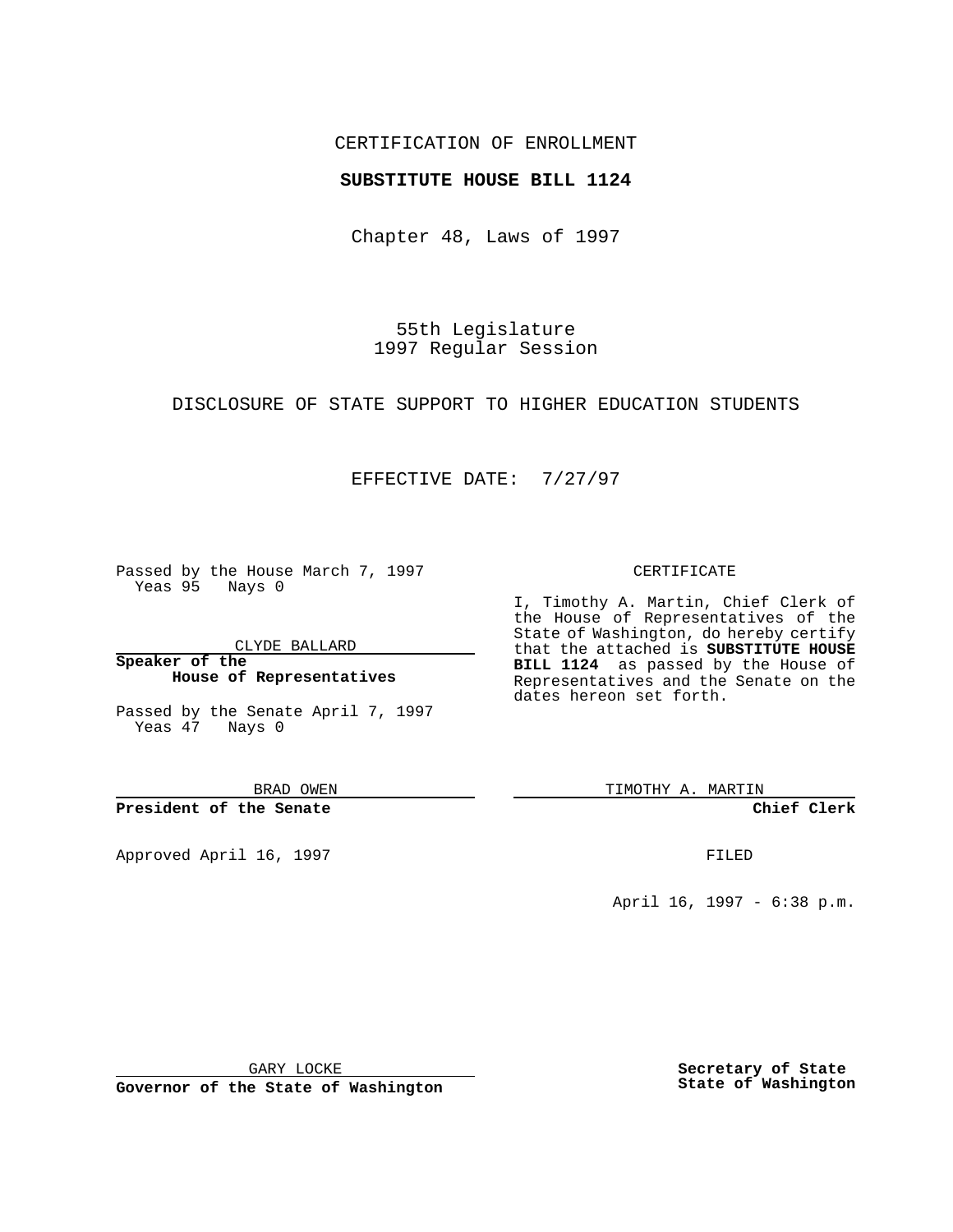# **SUBSTITUTE HOUSE BILL 1124** \_\_\_\_\_\_\_\_\_\_\_\_\_\_\_\_\_\_\_\_\_\_\_\_\_\_\_\_\_\_\_\_\_\_\_\_\_\_\_\_\_\_\_\_\_\_\_

\_\_\_\_\_\_\_\_\_\_\_\_\_\_\_\_\_\_\_\_\_\_\_\_\_\_\_\_\_\_\_\_\_\_\_\_\_\_\_\_\_\_\_\_\_\_\_

Passed Legislature - 1997 Regular Session

#### **State of Washington 55th Legislature 1997 Regular Session**

**By** House Committee on Higher Education (originally sponsored by Representatives Quall, Carlson, Mason, Radcliff, Hatfield, Chopp, Lantz, O'Brien, Kessler, Murray, Gombosky, Morris and Costa)

Read first time 02/18/97.

 AN ACT Relating to disclosure of state support received by higher education students; and amending RCW 28B.10.044.

BE IT ENACTED BY THE LEGISLATURE OF THE STATE OF WASHINGTON:

 **Sec. 1.** RCW 28B.10.044 and 1993 c 250 s 1 are each amended to read as follows:

 (1) The higher education coordinating board shall annually develop information on the approximate amount of state support that students receive. For students at state-supported colleges and universities, the information shall include the approximate level of support received by students in each tuition category. That information may include consideration of the following: Expenditures included in the educational cost formula, revenue forgiven from waived tuition and fees, state-funded financial aid awarded to students at public institutions, and all or a portion of appropriated amounts not reflected in the educational cost formula for institutional programs and services that may affect or enhance the educational experience of students at a particular institution. For students attending a private college, university, or proprietary school, the information shall